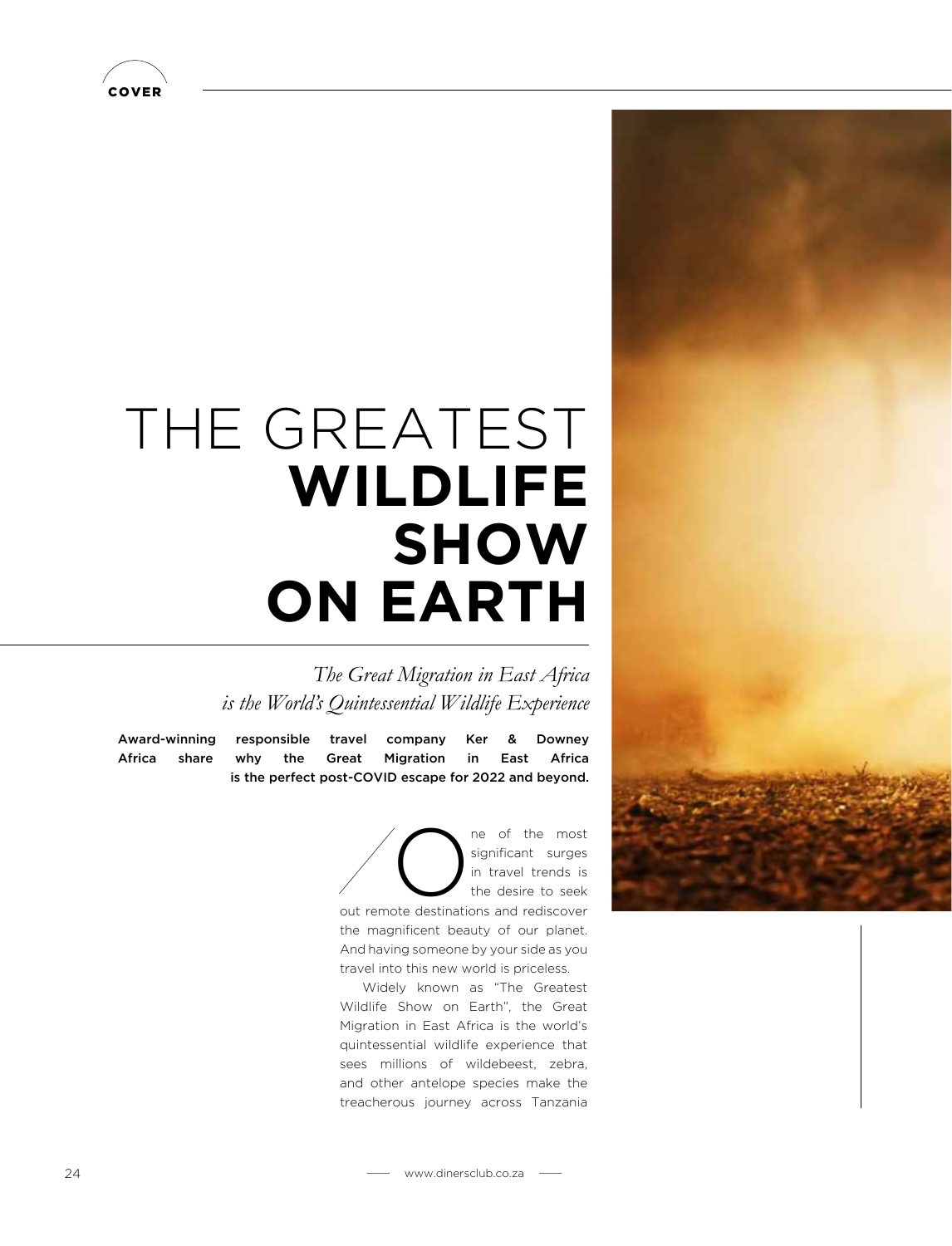

and Kenya each year.

Moving through some of the most magnificent ecosystems on the planet, the endless migratory circuit sees the animals cross the rolling plains of Serengeti National Park in Tanzania to Kenya's Masai Mara Game Reserve in search of better grazing and water.

Contrary to popular belief, the Great Migration is a year-round spectacle. The calving season (late January to mid-March) sees the animals giving birth to future generations to continue the circle of life and keep the migration alive. Each month of the year offers a unique experience of this bucket list event.

Join the team as they take you on a migration adventure like no other, following the pitfalls, triumphs and sheer determination of the herds as they contend with hair-raising obstacles and carnivorous predators at every turn.

## NEW LIFE EMERGES – JANUARY TO MARCH

In January, the bulk of the herd of Great Migration has just completed an epic southward trek to the lush plains of the southern Serengeti and Ngorongoro Crater Area in Tanzania.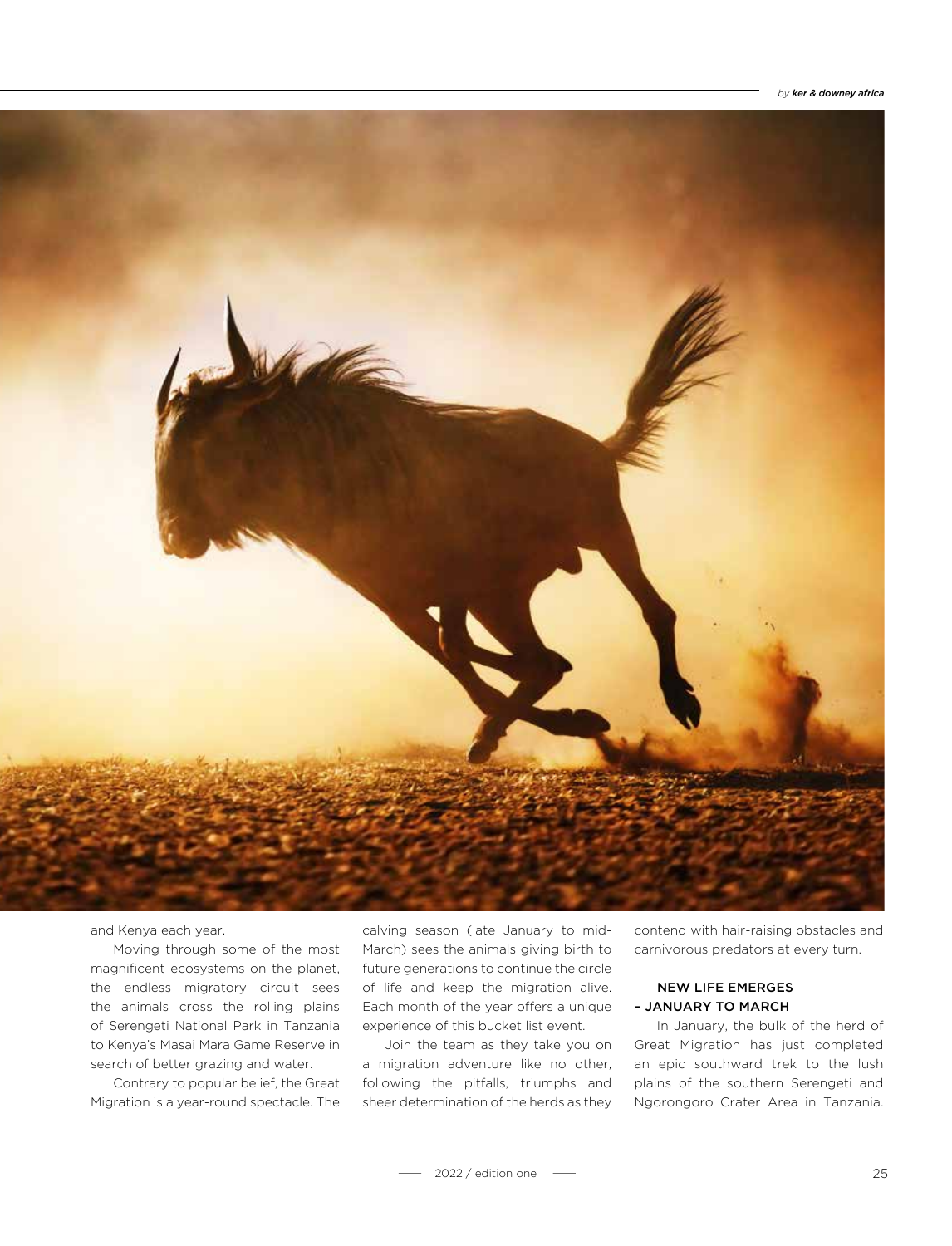*The notorious Mara River crossing sees hordes of animals plunging frantically into dangerous waters, resulting in a bloody spectacle that is not for the faint of heart.*

<u>уљ, </u>



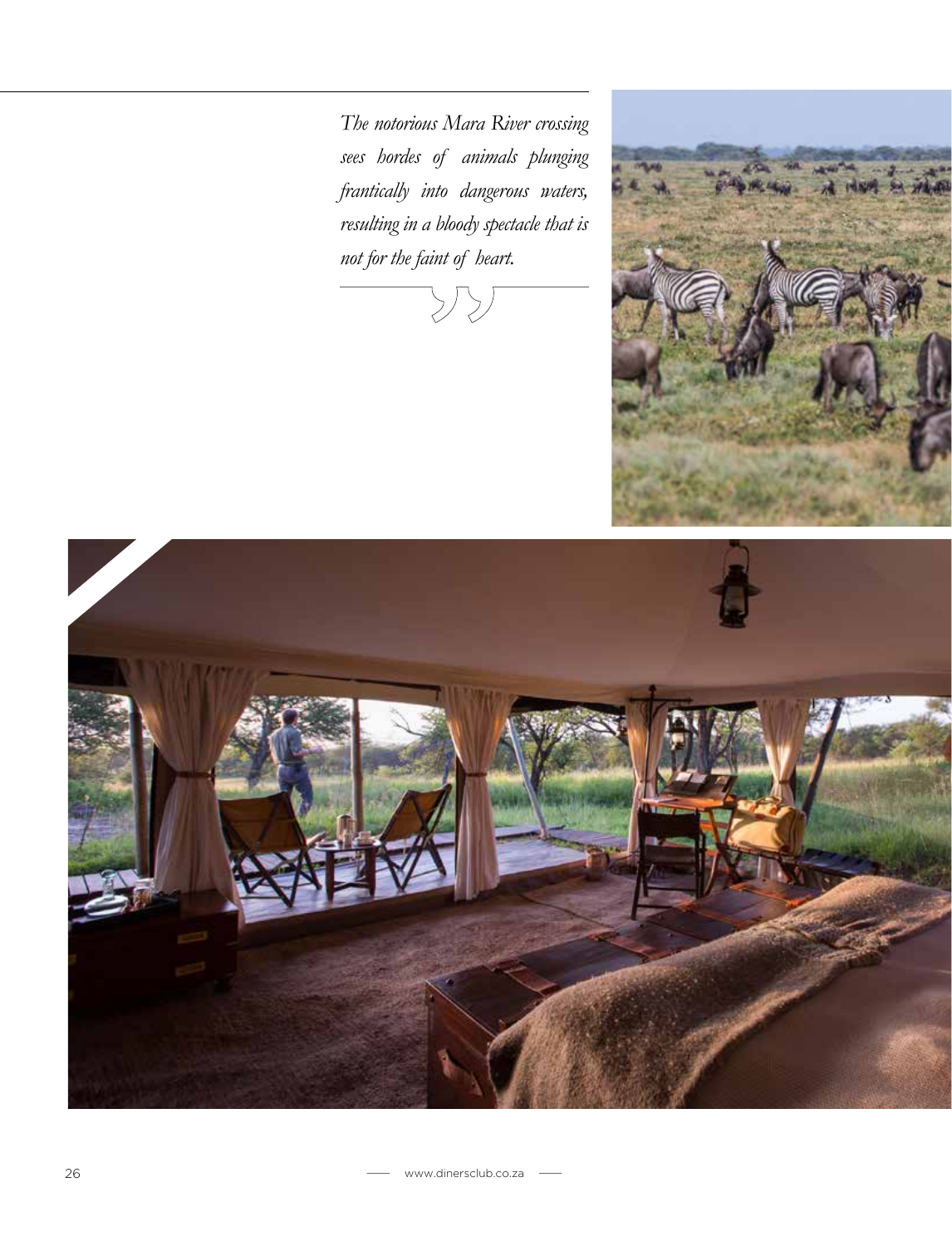





The seasonal rains have sufficiently watered the fresh green grass, providing bountiful nutrients for the new members. It is the birthing season, and between late January and early March, almost half a million new calves will be born. The sheer abundance of the new, vulnerable members of the herd provides a perfect opportunity for lurking predators to pounce. Spend your days on game drives through the extinct volcano of the Ngorongoro Crater, which becomes the perfect hunting grounds for big cats, making for some dramatic wildlife action.

## THE TREK COMMENCES – APRIL TO JUNE

In April, the once grassy plains in the south have now become exhausted from grazing, and movement is in full, albeit slow, swing. The surviving young of the herd start to gather strength, and mammoth columns of wildebeest, zebra and antelope stream through the Moru Kopjes in the central Serengeti towards the Western Corridor. Mating (or rutting) season is also well underway during this period.

Towards the end of May, the bulk of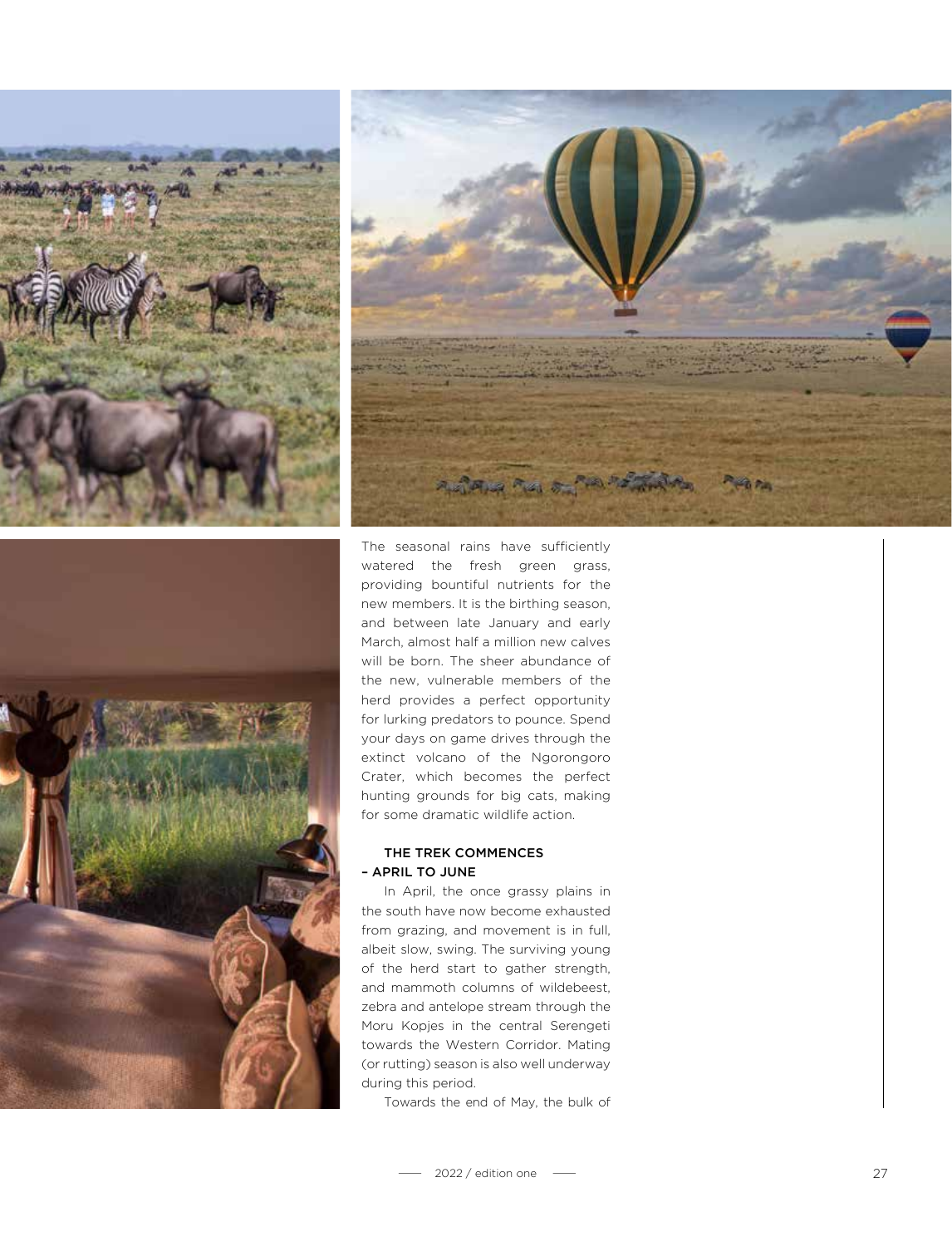